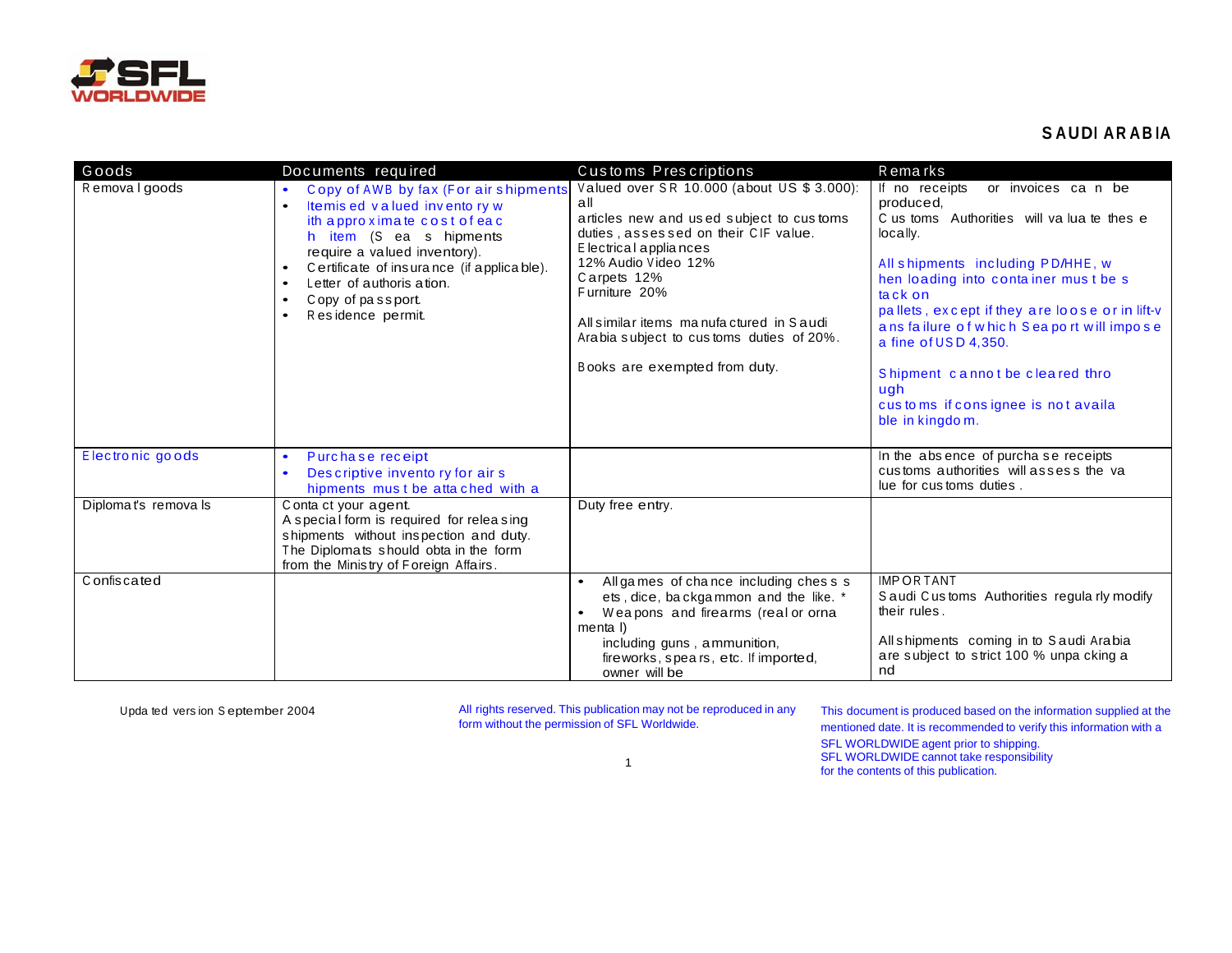

## SAUDI ARABIA

| Goods                  | Documents required                                   | Customs Prescriptions                                                                                                                                                                                                                                                                                                                                                                                                                                                                                                                                                                   | Remarks                                                                                                                                                             |
|------------------------|------------------------------------------------------|-----------------------------------------------------------------------------------------------------------------------------------------------------------------------------------------------------------------------------------------------------------------------------------------------------------------------------------------------------------------------------------------------------------------------------------------------------------------------------------------------------------------------------------------------------------------------------------------|---------------------------------------------------------------------------------------------------------------------------------------------------------------------|
|                        |                                                      | Military uniforms or military equipment<br>of any kind. *<br>Alcoholic bevera ges, including food<br>items, which conta in alcohol such as V<br>anilla.<br>extract, cooking wines etc.<br>Wine making kits, any other items used<br>in the preparation of alcoholic bevera<br>ges, and books on the manufacture of<br>such drinks.<br>Any kind of na rcotics.<br>$\bullet$<br>Any kind of medicines.<br>Any type of radio trans mitter or<br>communica tions equipment (including<br>receivers VHP, Marine, or Police bands).<br>Statues, figurines, carving or objects of<br>$\bullet$ | Items marked * can be re-exported<br>within 2 months at customer's expens<br>es.                                                                                    |
| Subject to Cens orship |                                                      | Phonogra phs records and tape<br>recordings.<br>Video / Audio cassettes<br>Exposed film, including prints, slides,<br>Books, magazines<br>Printed matter.<br>If such articles are in a PE & HHG shipment,<br>it is very likely that Customs will remove them<br>for<br>cens ors hip.<br>To reduce the time for clearance,<br>please pack the above articles sepa                                                                                                                                                                                                                        | A penalty with the charged to the customer<br>for<br>VCR tapes and books confiscated after<br>cens ors hip. (\$135 each for VCR tapes, and<br>\$14 each for books). |
| Motors                 | New and used cars:<br>Original Traffic Regis tration |                                                                                                                                                                                                                                                                                                                                                                                                                                                                                                                                                                                         |                                                                                                                                                                     |

Upda ted version September 2004

All rights reserved. This publication may not be reproduced in any form without the permission of SFL Worldwide.

This document is produced based on the information supplied at the mentioned date. It is recommended to verify this information with a SFL WORLDWIDE agent prior to shipping. SFL WORLDWIDE cannot take responsibility for the contents of this publication.